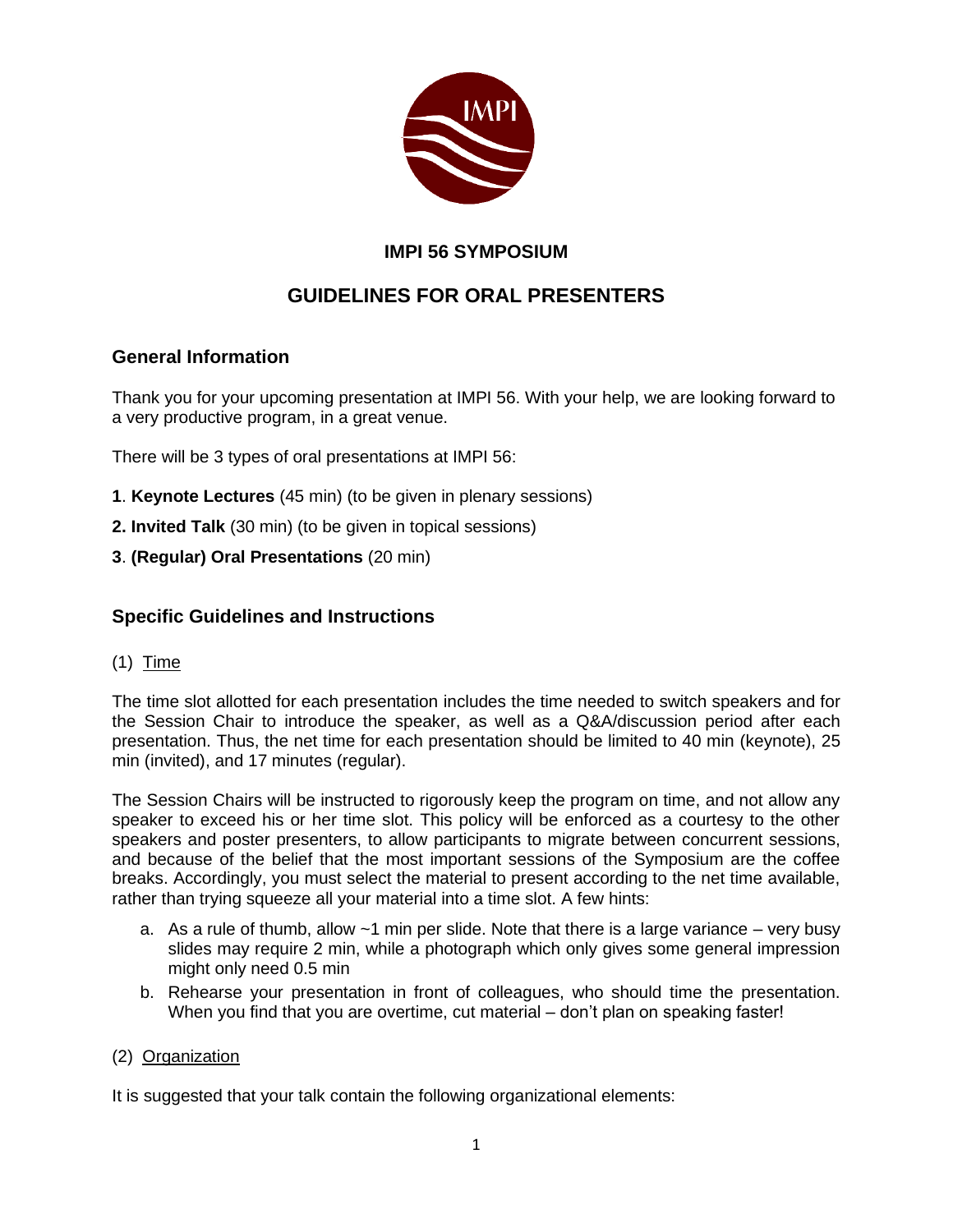- a. *Introduction.* Keep in mind that IMPI attracts a diverse audience, e.g., microwave and mechanical engineers, chemists, materials scientists, food technologists, etc. Devote about 10-15% of your net time to broadly explain the problem which you attack in terms that all the participants will understand. End the introduction with a clear "statement of purpose", i.e., the objective of your presentation or work.
- b. *What you did,* i.e., methodology, derivation of equations, etc. This should be abbreviated and give the big picture – small details are not absorbed and remembered.
- c. *What you got* or observed, i.e., results. This should be the longest part of your presentation.
- d. *Limitations, explanations, implications, extrapolations, etc.,* i.e., what would normally be in the Discussion of a journal paper.
- e. *Conclusions:* 3-4 points you want the audience to remember, including the answer to your "research question".

#### (3) Graphics

Prepare a set of slides using MS PowerPoint, to project during your lecture. Some suggestions for good slides:

- a. Use of a white background is preferable. Colored backgrounds have decreased legibility, particularly in difficult lighting situations.
- b. Use the default font sizes and spacing in PowerPoint (avoid features which are too small or too crowded).
- c. Include a title (at the top) and number (at the bottom) for each slide
- d. Project only key words or short phrases, not complete sentences.
- e. Use colors to differentiate between curves on a graph, different subsystems in an apparatus diagram, etc.
- f. Directly label all key features in graphs and photographs.
- i. Don't expect the participants to search for legends or explanations in captions there isn't enough time.
- ii. Don't expect participants to recognize special features in oscillographs or micrographs use an arrow and label to point them out.
- g. Animations, video clips, etc. often add value to a presentation. However, embedded files often encounter problems when switching to another computer. Sometimes 'slide show' files (\*.pps or .ppsx) work better than "presentation" files (\*.ppt or .pptx). Be sure you bring with you all your source files in case of difficulty.
- h. Evaluate the legibility of your slides by projecting them in a conference or classroom and viewing each slide while sitting in the back row.

#### (4) Rehearsal

Rehearse your presentation as often as necessary until the delivery in English is smooth, and within the time limit.